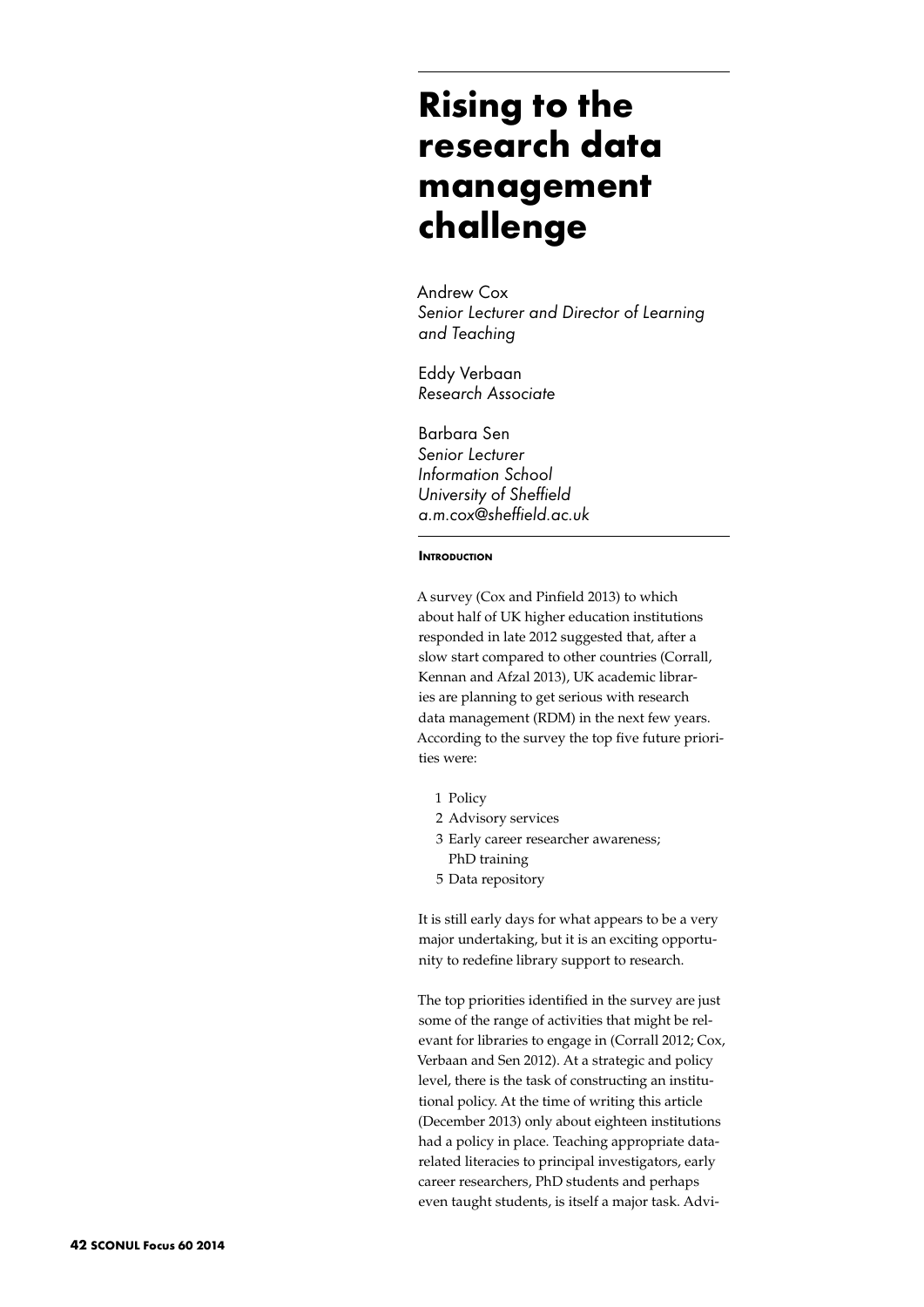sory services on RDM could target raising awareness of sources of data for reuse, guidance on data citation practices and copyright and licensing of data. Many institutions have undertaken surveys to discover what current data practices are in place and to explore attitudes to data sharing. Ultimately, building repositories, or at least catalogues, for research data will be a key area of activity for many institutions.

Some have suggested that we might see such activities as part of a wider shift in the nature of the library's role away from being about buying in content for internal communities and towards managing their institutions' own outputs, and making them visible to the wider world. If this process is happening, it does imply fundamental shifts in academic library identity.

RDM potentially touches many different library teams, including those responsible for research support, open access and repository management; it also includes liaison librarians, IT and also metadata specialists. Certainly supporting RDM will be about collaborations with other services, most obviously the central research administration team, because they support grant applications including data management planning and are heavily involved in research quality and training. Computer services, as responsible for data storage, security and aspects of training, are likely to be another stakeholder. Records managers have many of the relevant skills to contribute to RDM. Above all, of course, RDM will involve working closely with researchers, with their very different disciplinary communities and their very particular needs.

# **The challenge**

RDM is a challenging subject , partly because of the need to build up the relevant collaborations. Librarians will need to develop a real empathy with researchers, understand their passion about their data and develop an appreciation of the research process, but most LIS professionals do not necessarily have a personal knowledge of research; another difficulty is simply the lack of knowledge of the extent of the issues, since they relate to the work of every researcher in an institution, but disciplinary and sub-disciplinary differences make generalisations about data practices very hard. Equally, in many institutions an RDM infrastructure needs to be created from scratch, resourcing is unclear and we know there are many other pressing priorities and a wider squeeze on budgets.

Librarians have a lot of the relevant knowledge and skills to play a vital role, for example in metadata creation. But we may have to do some serious thinking to work out how these existing competences specifically apply to RDM. We know the relevance of our skills, but whether researchers see the library as the place to come to for support is unclear. Demand for a service is partly something we need to create ourselves. Because RDM is complicated and resourcing is unclear, librarians will have to work in creative ways to solve problems and be willing to take risks (Garritano and Carlson 2009). In the first instance, though, it's still really about many library staff taking their first steps into unfamiliar territory.

#### **Finding out about RDM**

As part of getting up to speed, librarians will be making best use of professional networks to share good practice, but they will also be looking for learning materials to build up their own knowledge. Fortunately, key resources are beginning to emerge about how to do RDM. The Digital Curation Centre website is packed with useful information and tools, for example http://www.dcc. ac.uk/. Their *How to develop research data management services – a guide for HEIs* (Jones, S., Pryor, G. and White, A. March 2013) will be key reading for information professionals interested in the subject. Facet has recently published *Delivering research data management services* (Jones, Pryor and White 2013), which will complement the work edited by Pryor (2012), itself an invaluable reference point for those first getting into the topic.

One other valuable source of information we should like to bring to the attention of readers of Focus is RDMRose. This is a learning resource arising from a JISC-funded project that ran for a year (from July 2012 until June 2013), involving the White Rose Consortium of the libraries of Leeds, Sheffield and York and the Sheffield Information School. The partners collaborated to develop and use learning resources about RDM, tailored for information professionals. The main output of the project is an open educational resource of learning materials, guide notes, PowerPoints, activity sheets, reading lists and other resources such as audio recordings of interviews with researchers. It has been designed both for use in teaching and for self-directed CPD. Material can be used / reused in libraries' own training programmes. As the material will also be used on the Sheffield iSchool's courses it will be kept up to date. All the material can be accessed from http:// www.sheffield.ac.uk/is/research/projects/rdmrose.